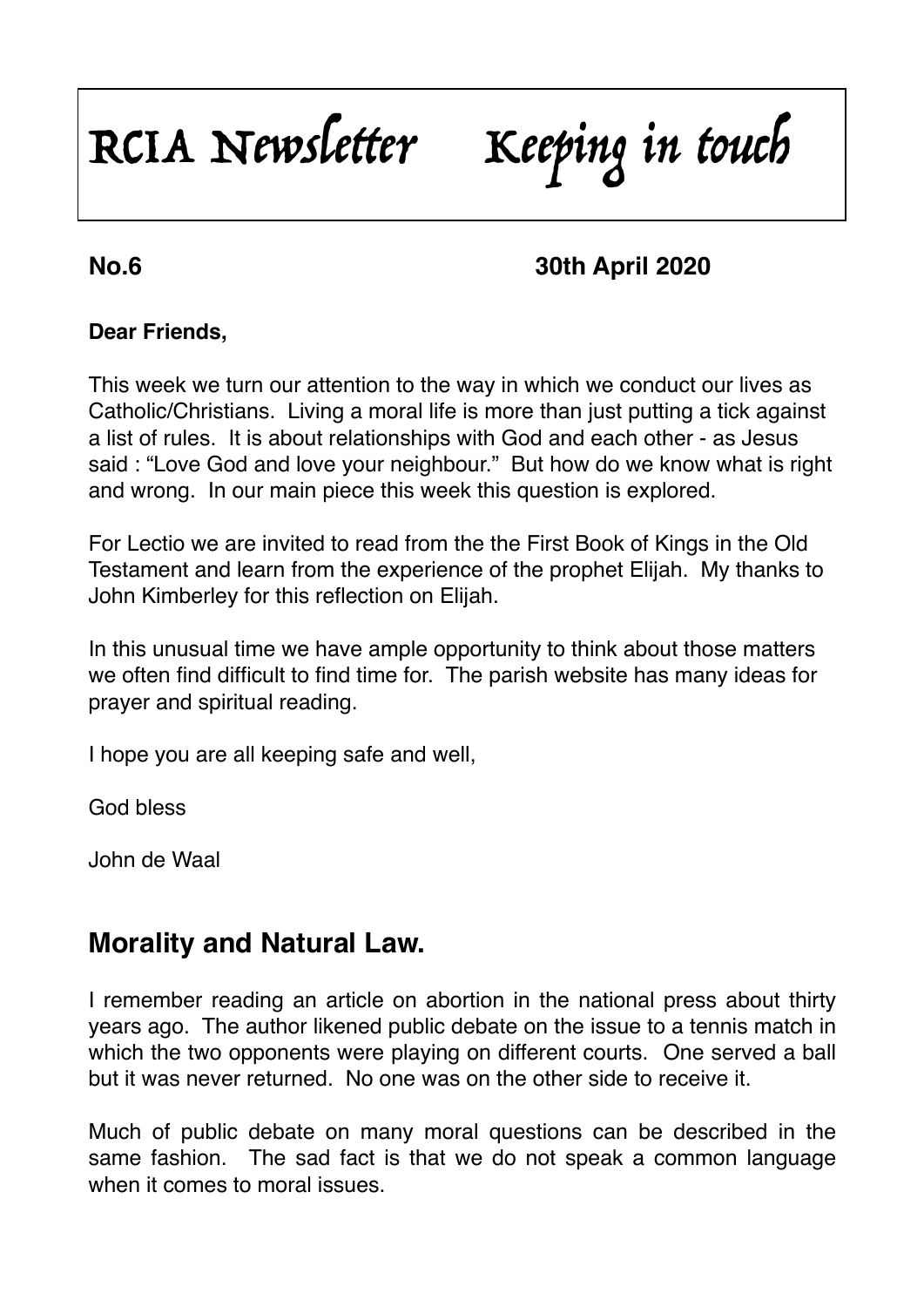Most people would claim to be moral - to seek what is good - but many would be hard pressed to give reasons for their moral outlook. Many would look to civil law to provide a standard by which to live. Civil law becomes "normative". What can be wrong when the law of the land says it is right? Probably the vast majority of people today follow some form of "Situation Ethics" - it all depends on 'the situation' - a subjective approach to right and wrong. The trouble here is that there is no clear guide as to morality - it comes down to a matter of opinion, fashion perhaps?

Traditionally for centuries the moral code has been set by Judaeo-Christian values and these have followed what is known as Natural Law Morality which also reflects Revealed Law from God through scripture. Natural Law Morality has a long history - recognised as long ago as ancient Greece by the great philosopher Aristotle and taken up by Christian thinkers such as St Thomas Aquinas. So what is Natural Law and what is its importance?

## **What is Natural Law Morality?**

Natural Law can be described as follows : firstly, we must not confuse it with "laws of nature" such as gravity, thermodynamics and so on. Natural Moral Law is based on the idea that everything created has a purpose. This purpose may be found by reason through a study of science or common sense experience. To act morally with regard to anyone or thing you must respect the natural purpose of the act in question. For example, food is for sustaining us and keeping us healthy. We all recognise the existence of eating too much - we call it gluttony. If we abuse food we can become obese and unhealthy.

When we look at a more contentious area of human behaviour, such as sex, we can also apply the principles of the Natural Moral Law. What is the purpose of sex? Seen from a biological perspective it can be agreed that sex is for bringing new life into the world, for procreation, it is life-giving. Taking into account a wider view of anthropology and the psychological and emotional needs of human beings we can see the purpose of sex as being an expression of love. Thus we can say, in short, that sex can be life-giving and love-giving. But it is not always used for either of these good, natural "ends". Increasingly in our modern world sex is used for recreation. It can also be used for even more sinister ends such as imposing control by force over women by men. Such acts can be described as immoral because they abuse the natural purposes of sex. It is with such principles in mind that such issues as contraception, IVF and so on are affected.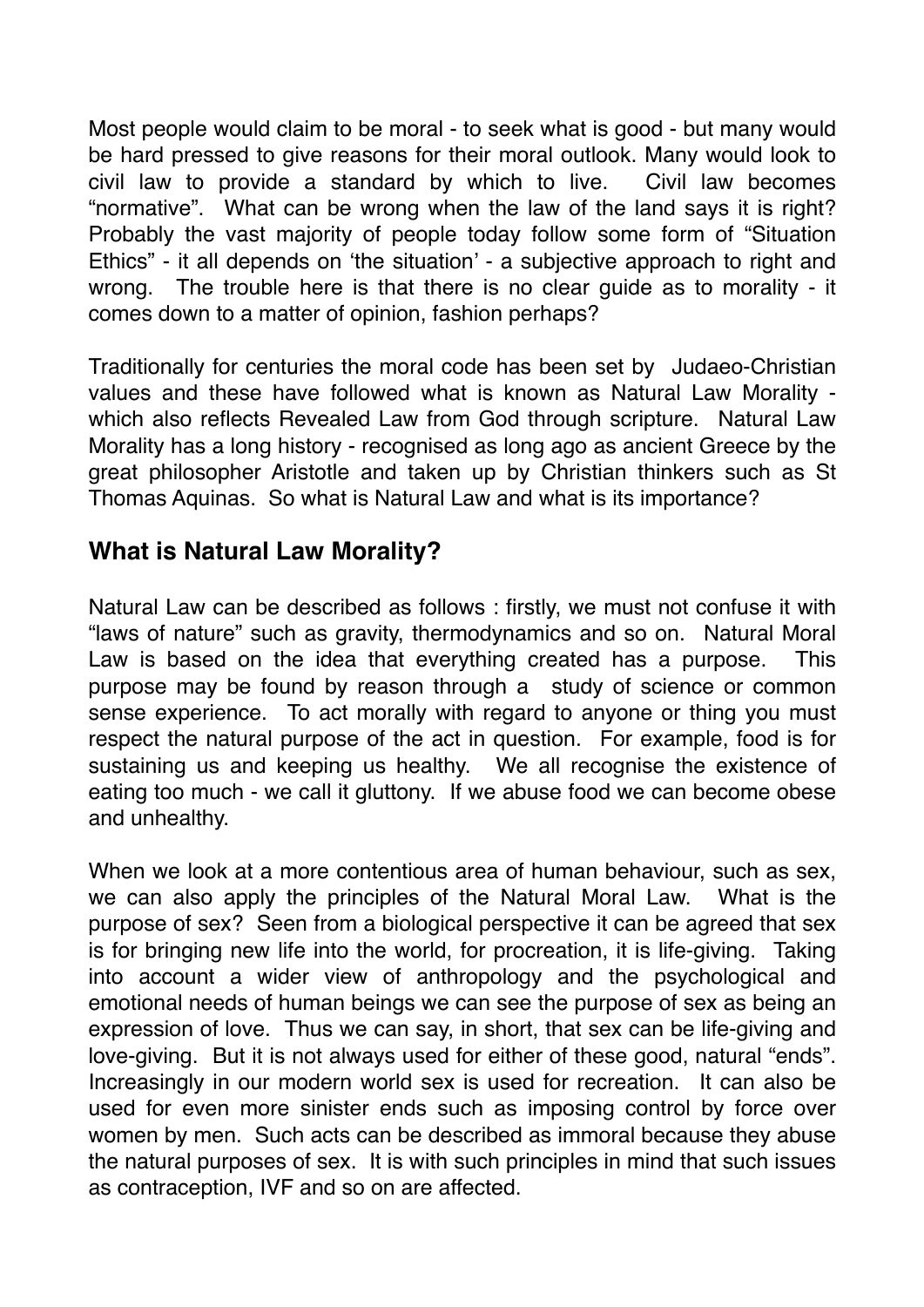The Natural Moral Law necessarily implies "universality" - that is, it is for all people, not just a particular culture or time in history. This challenges many modern forms of behaviour where some would argue that moral precepts are "human constructs", made by people for certain eras and not to be followed at all times. Such a view fits in well with Situation Ethics whereby there is no universal or objective morality. Natural Law challenges this view.

This leads us to the consideration that - under Natural Law - some acts are always right or wrong. This sounds rather black and white. Where does the God of compassion come into it? Are we set up to fail? In his encyclical : Veritatis Splendor (1993) Pope St John Paul deals with this. Reason attests*,*  he states, that some acts are incapable of being ordered to God (ie. in keeping with the God-given natural purpose of an act) and are thus immoral in themselves. Again this sounds very harsh but there is more. The act itself may be immoral but it is recognised that circumstances and intentions can mitigate the culpability of the person involved. To put it another way, some things are always objectively wrong but subjectively a person's culpability/ responsibility can be diminished by circumstance and intention. God sees into the heart of the individual - which is why we should never judge a person, but we can judge acts.

*"If acts are intrinsically immoral a good intention or particular circumstances can diminish their immoral character but cannot remove it.*" This refers to the nature of the act - not the individual's culpability. You cannot make a bad act good in itself but your responsibility can be lessened.

Catholic moral teaching also places great emphasis on Conscience. **The very word comes from "con-science" which means "with knowledge".**  The whole idea of conscience is developed in Veritatis Splendor. It is linked with the concept of Freedom (and Free Will) and the notion of individual responsibility for our actions. It says :"*This heightened sense of the dignity of the human person and uniqueness, and the respect due to conscience certainly represents one of the positive achievements of modern culture."* And yet, as John Henry Newman says :"*Conscience has rights because it has duties."* It is not permissive.

And so the Church has always emphasised the importance of having an **informed conscience.** It is not simply a matter of opinion. Conscience does not simply allow you to do something. It is imperative. You must do it. *"The judgement of conscience does not establish the law, rather it bears witness to*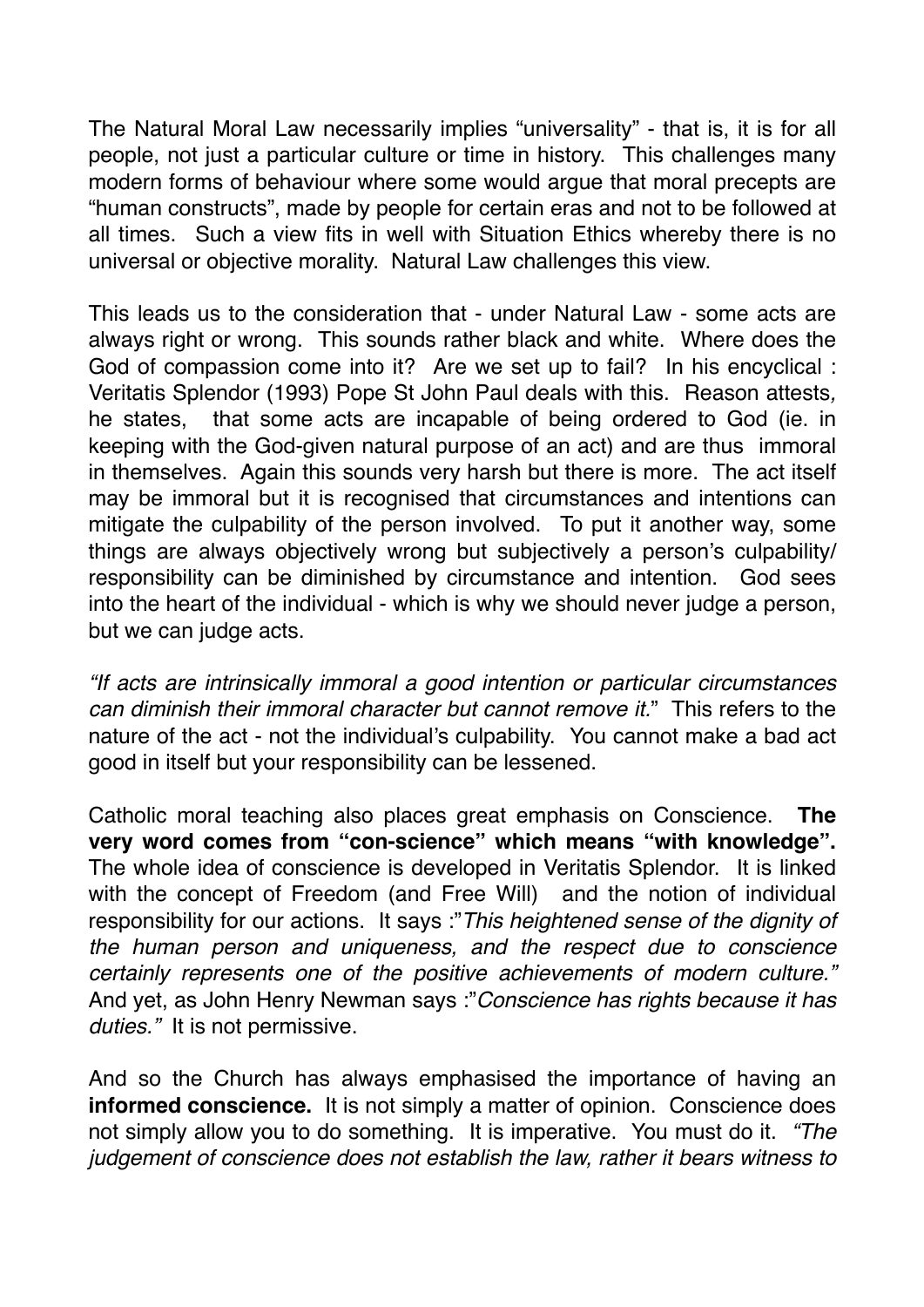*the authority of the Natural Law." "Conscience is the application of the law to a particular case."* 

*"Certain currents of modern thought have gone so far as to exalt freedom to such an extent that it becomes an absolute which would then be the source of values."* Veritatis Splendor argues that …*"the human person cannot be reduced to a freedom which is self-designing.*" If we are all our own fount of morality then there is no objective morality - ie. no morality worth speaking of. There is no freedom unless it is founded on Truth. Our Reason and the Natural Law guide us into the Truth. For believers God is the source of all Truth. As Jesus said of himself :"*I am the Way, the Truth and the Life*…" (St John's Gospel).

## **Love and Morality.**

**St Augustine once said :"***Love God and do what you want."* **This begs the question : "What does loving God entail?"** Veritatis Splendor tells us further :*"Both the Old and New Testaments explicitly affirm that without love of neighbour, made concrete in keeping the commandments, genuine love of God is not possible."* It goes further still :"*This involves not just hearing and accepting a body of teaching … more radically it invloves holding fast to the very person of Jesus."* Life, however, as we know, can be 'messy'. Veritatis Splendor tackles the situation in which some people may not live up to the high standards of the Gospel and yet try to do their best : *"by trying to live a good life, motivated by love that individual could continue to be morally good, persevere in God's grace and attain salvation even if certain of his specific acts were deliberately and gravely contrary to God's commandments as set forth by the Church."* What is not accepted is the claim made by some that this makes certain acts moral. The objective teaching cannot be changed. The individual responsibility, however, can be subject to circumstances.

"*Appropriate allowance is made both for God's mercy towards the sin of a*  man who experiences conversion and for the understanding of human *weakness." "Having come not to judge the world but to save it, Jesus was uncompromisingly stern towards sin, but patient and rich in mercy towards sinners."* As Catholics we always have recourse to God's mercy in the sacrament of Confession.

## **The Magisterium.**

How should we inform our conscience? As well as trying to understand our actions from secular or worldly sources such a science and history and plain common sense, we also have the Church as our source of Authority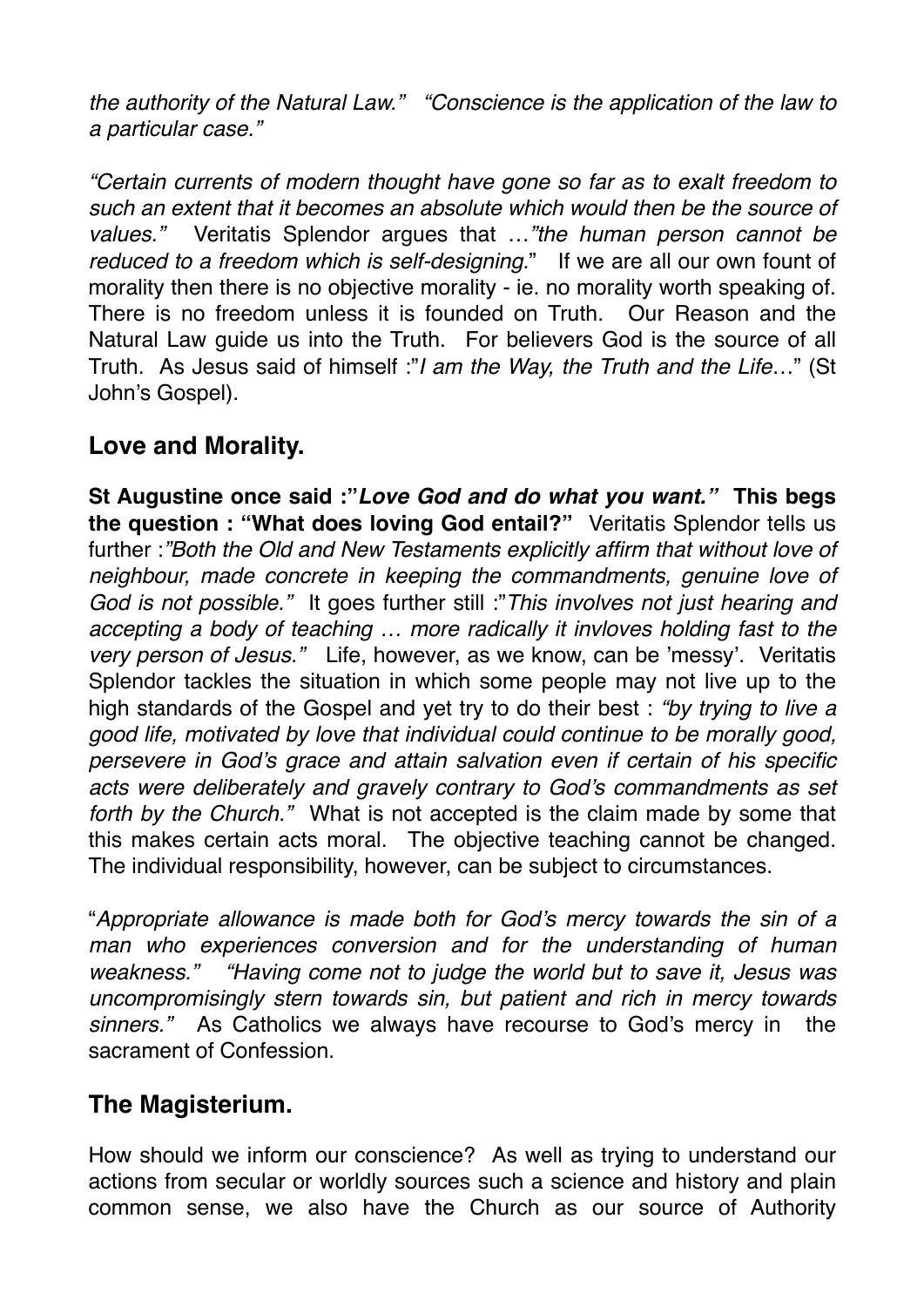("Magisterium" means the teaching authority of the Church as embodied in the Pope and Bishops of the Catholic Church). It makes no sense to think that Jesus would not have left such a teaching authority. Human nature being what it is there was always bound to be disagreements and different points of view - as we see in the earliest days of the new Church in the Acts of the Apostles.

The following passage from St Paul's 2nd Letter to Timothy is given in the encyclical :

*"I charge you … convince, rebuke and exhort, be unfailing in patience and in teaching … For the time will come when people will not endure sound teaching, but having itching ears they will accumulate for themselves teachers to suit their own likings, and will turn away from listening to the truth and wander into myths."* 

The Natural Moral Law is within reach of understanding by everyone. If so, then public debate on moral issues can take place - perhaps based on a common language?

#### **Food for thought** :

*"Freedom consists not in doing what we like but in having the right to do what we ought."* Pope John Paul II